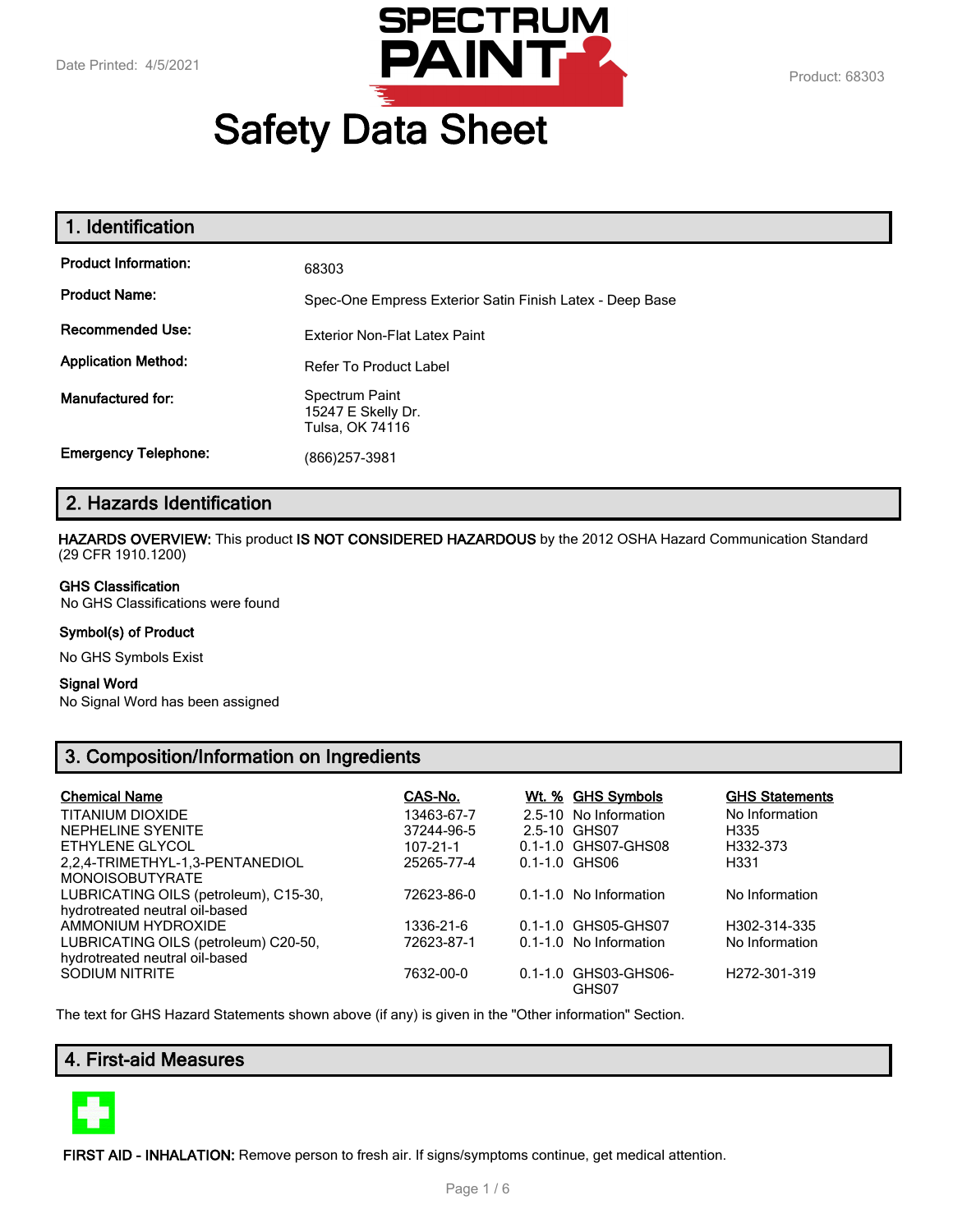**FIRST AID - SKIN CONTACT:** WASH WITH SOAP AND WATER. REMOVE CONTAMINATED CLOTHING AND CLEAN BEFORE REUSE.

**FIRST AID - EYE CONTACT:** FLUSH EYES WITH WATER FOR AT LEAST 15 MINUTES. GET MEDICAL HELP IF IRRITATION PERSISTS.

**FIRST AID - INGESTION:** Due to possible aspiration into the lungs, DO NOT induce vomiting if ingested. Have the victim drink 8 to 10 ounces (240 - 300 ml) of water to dilute the material in the stomach. If vomiting occurs naturally, have the victim lean forward to reduce the risk of aspiration. Consult a physician immediately.

# **5. Fire-fighting Measures**

**UNUSUAL FIRE AND EXPLOSION HAZARDS:** Container may rupture on heating.

**SPECIAL FIREFIGHTING PROCEDURES:** Use a self-contained breathing apparatus with full facepiece operated in pressuredemand or other positive pressure mode. USE WATER SPRAY TO COOL FIRE EXPOSED CONTAINERS.

**EXTINGUISHING MEDIA:** Alcohol Foam, Carbon Dioxide, Dry Chemical, Foam, Water Fog

## **6. Accidental Release Measures**

**ENVIRONMENTAL PRECAUTIONS:** No Information

**STEPS TO BE TAKEN IN CASE MATERIAL IS RELEASED OR SPILLED:** ISOLATE HAZARD AREA AND KEEP UNNECESSARY PEOPLE AWAY. DO NOT ALLOW THE LIQUID TO ENTER INTO ANY SEWERS, ONTO THE GROUND OR INTO ANY BODY OF WATER. FOR LARGE SPILLS, USE A DIKE AND PUMP INTO APPROPRIATE CONTAINERS. SMALL SPILLS, DILUTE WITH WATER AND RECOVER OR USE NON-COMBUSTIBLE ABSORBENT MATERIAL AND SHOVEL INTO WASTE CONTAINERS.

## **7. Handling and Storage**



**HANDLING:** KEEP FROM FREEZING.

**STORAGE:** Store in a cool dry area. KEEP OUT OF REACH OF CHILDREN.

## **8. Exposure Controls/Personal Protection**

| Ingredients with Occupational Exposure Limits |                      |                       |                          |                         |
|-----------------------------------------------|----------------------|-----------------------|--------------------------|-------------------------|
| <b>Chemical Name</b>                          | <b>ACGIH TLV-TWA</b> | <b>ACGIH-TLV STEL</b> | <b>OSHA PEL-TWA</b>      | <b>OSHA PEL-CEILING</b> |
| <b>TITANIUM DIOXIDE</b>                       | 10 mg/m $3$          | N.E.                  | 15 mg/m3 (Total<br>dust) | N.E.                    |
| NEPHELINE SYENITE                             | N.E.                 | N.E.                  | 5 mg/kg                  | N.E.                    |
| ETHYLENE GLYCOL                               | 50 ppm               | N.E.                  | N.E.                     | $100 \text{ mg/m}$      |
| 2.2.4-TRIMETHYL-1.3-PENTANEDIOL               | N.E.                 | N.E.                  | N.E.                     | N.E.                    |
| <b>MONOISOBUTYRATE</b>                        |                      |                       |                          |                         |
| LUBRICATING OILS (petroleum), C15-30, 5 mg/m3 |                      | 10 mg/m $3$           | $5 \text{ mg/m}$         | N.E.                    |
| hydrotreated neutral oil-based                |                      |                       |                          |                         |
| AMMONIUM HYDROXIDE                            | 25ppm                | 35 ppm                | N.E.                     | N.E.                    |
| LUBRICATING OILS (petroleum) C20-50, 5 mg/m3  |                      | $10 \text{ mg/m}$     | $5 \text{ mg/m}$         | N.E.                    |
| hydrotreated neutral oil-based                |                      |                       |                          |                         |
| <b>SODIUM NITRITE</b>                         | N.E.                 | N.E.                  | N.E.                     | N.E.                    |

**Further Advice: MEL = Maximum Exposure Limit OES = Occupational Exposure Standard SUP = Supplier's Recommendation Sk = Skin Sensitizer N.E. = Not Established**

#### **Personal Protection**



**RESPIRATORY PROTECTION:** In order to avoid inhalation of spray-mist and sanding dust, all spraying and sanding must be done wearing adequate respirator.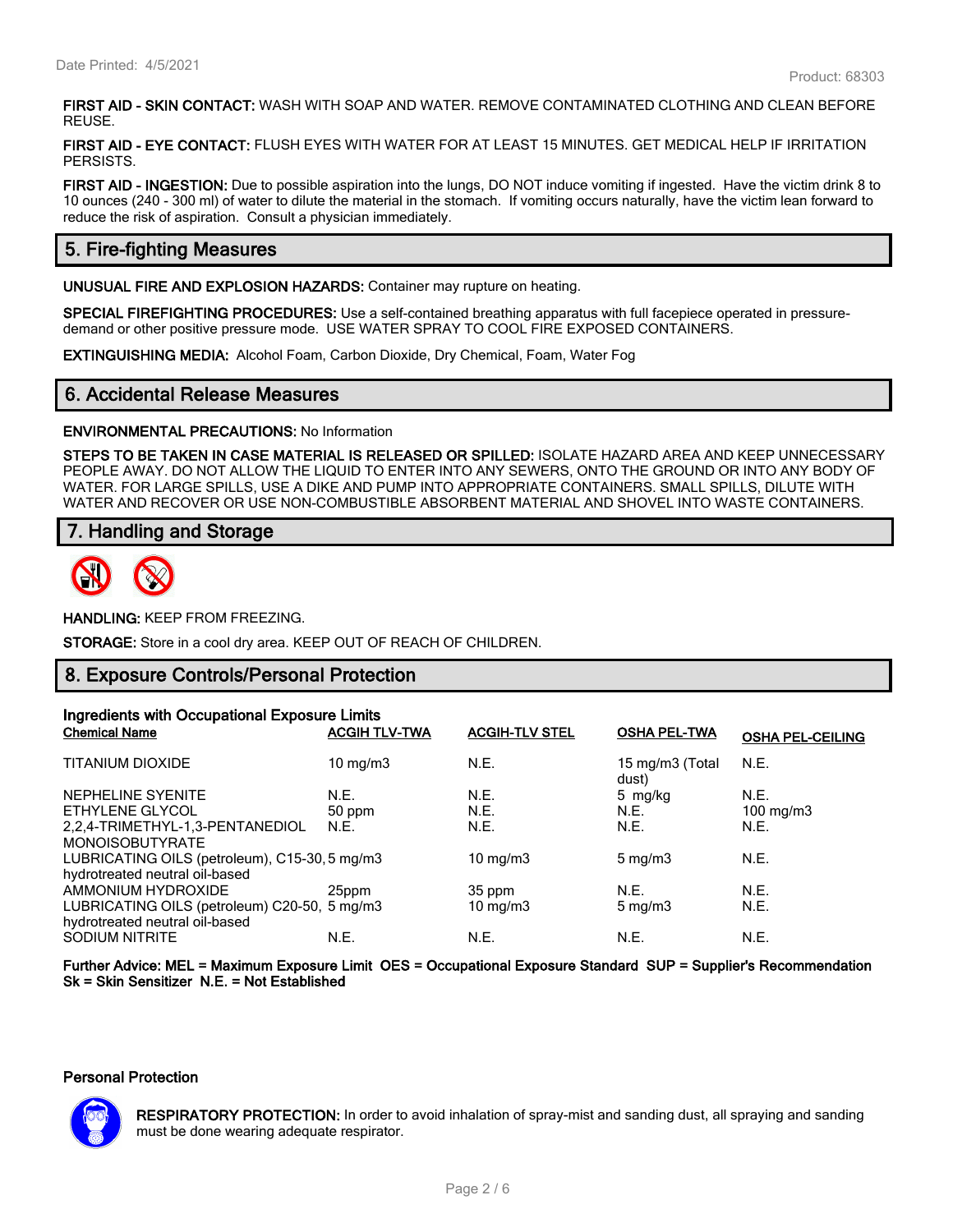

**SKIN PROTECTION:** Sensitive individuals should wear gloves to prevent repeated contact.



**EYE PROTECTION:** Safety glasses with side-shields



**OTHER PROTECTIVE EQUIPMENT:** No Information



**HYGIENIC PRACTICES:** Wash hands before eating, drinking, or smoking.

# **9. Physical and Chemical Properties**

| Appearance:<br>Odor:<br>Density, Ib/gal:<br>Freeze Point, °C:<br><b>Solubility in Water:</b><br>Decomposition temperature, °C | <b>Thick Liguid</b><br>Slight Ammonia Odor<br>$9.07 - 9.47$<br>No Information<br>No Information<br>No Information | <b>Physical State:</b><br><b>Odor Threshold:</b><br>pH:<br>Viscosity:<br>Partition Coefficient, n-octanol/<br>water: | Liguid<br>No Information<br>No Information<br>No Information<br>No Information |
|-------------------------------------------------------------------------------------------------------------------------------|-------------------------------------------------------------------------------------------------------------------|----------------------------------------------------------------------------------------------------------------------|--------------------------------------------------------------------------------|
| Boiling Range, °C:                                                                                                            | $98 - 104$                                                                                                        | <b>Explosive Limits, %:</b>                                                                                          | N/A                                                                            |
| Combustibility:                                                                                                               | Does Not Support Combustion                                                                                       | Flash Point, °C:                                                                                                     | Not Applicable                                                                 |
| <b>Evaporation Rate:</b>                                                                                                      | Slower Than Ether                                                                                                 | Auto-Ignition Temperature, °C                                                                                        | No Information                                                                 |
| <b>Vapor Density:</b>                                                                                                         | Lighter Than Air                                                                                                  | Vapor Pressure, mmHg:                                                                                                | No Information                                                                 |

(See "Other information" Section for abbreviation legend)

# **10. Stability and Reactivity**

**STABILITY:** THIS MATERIAL IS STABLE UNDER NORMAL STORAGE AND HANDLING CONDITIONS.

**CONDITIONS TO AVOID:** AVOID HIGH TEMPERATURES AND FREEZING.

**INCOMPATIBILITY:** No Information

**HAZARDOUS DECOMPOSITION PRODUCTS:** MAY GENERATE TOXIC OR IRRITATING COMBUSTION PRODUCTS. MAY GENERATE CARBON MONOXIDE GAS.

# **11. Toxicological Information**



**Practical Experiences**

**EFFECT OF OVEREXPOSURE - INHALATION:** Inhalation may cause irritation to the respiratory tract (nose, mouth, mucous membranes).

**EFFECT OF OVEREXPOSURE - SKIN CONTACT:** PROLONGED OR REPEATED CONTACT MAY CAUSE IRRITATION.

**EFFECT OF OVEREXPOSURE - EYE CONTACT:** MILD EYE IRRITANT.

**EFFECT OF OVEREXPOSURE - INGESTION:** May be harmful if swallowed. May cause gastrointestinal disturbance.

**EFFECT OF OVEREXPOSURE - CHRONIC HAZARDS:** No Information

**CARCINOGENICITY:** No Information

**PRIMARY ROUTE(S) OF ENTRY:** Eye Contact, Ingestion, Inhalation, Skin Contact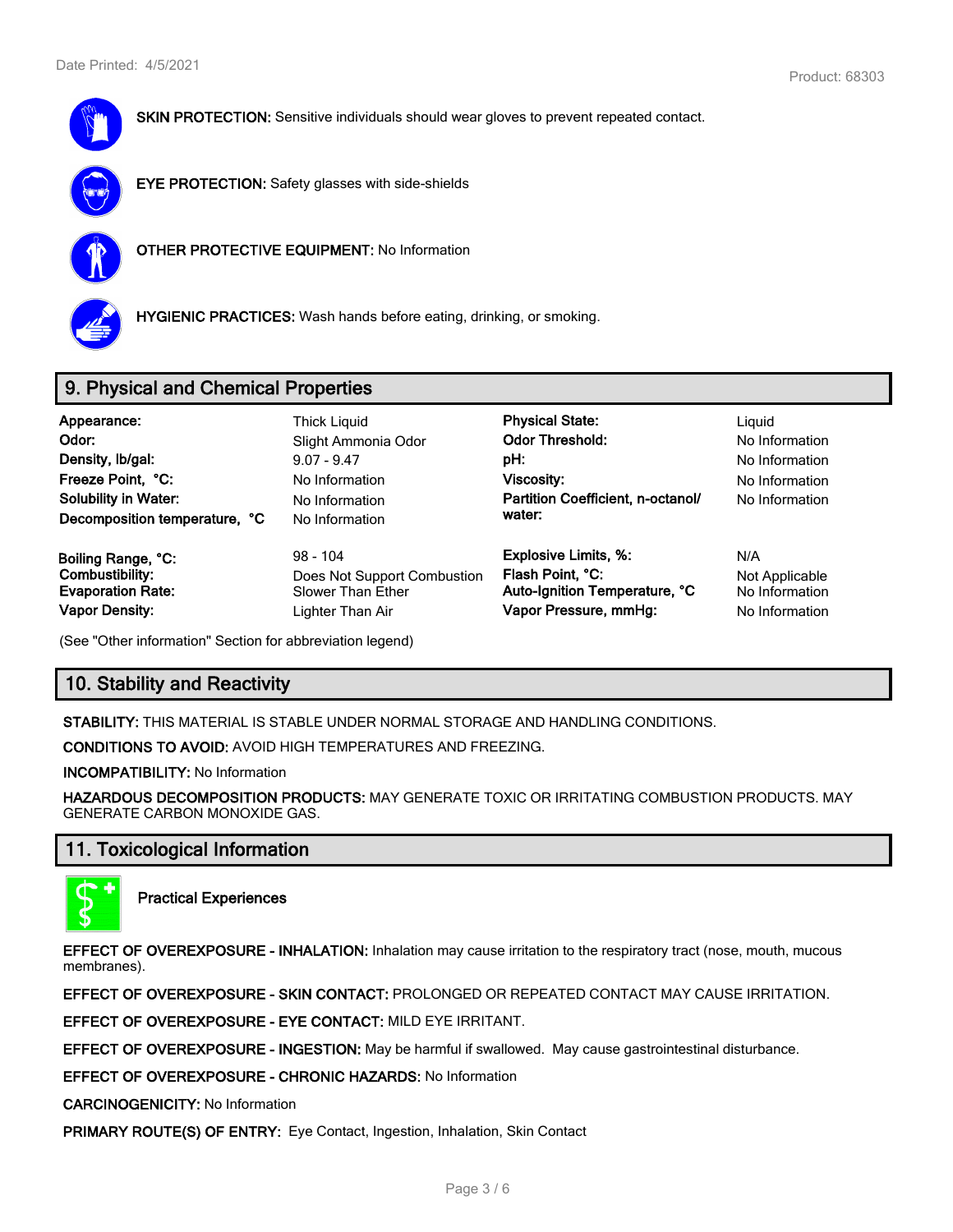## **Acute Toxicity Values**

## **The acute effects of this product have not been tested. Data on individual components are tabulated below**

| CAS-No.<br>13463-67-7 | <b>Chemical Name</b><br>TITANIUM DIOXIDE                  | Oral LD50<br>> 5,000 mg/kg (Rat) | Dermal LD50<br>$> 10,000$ mg/kg | Vapor LC50<br>$>20$ mg/L  |
|-----------------------|-----------------------------------------------------------|----------------------------------|---------------------------------|---------------------------|
|                       |                                                           |                                  | (Rabbit)                        |                           |
| 37244-96-5            | NEPHELINE SYENITE                                         | >2000 mg/kg                      | >5000 mg/kg                     | $>20$ mg/L                |
| $107 - 21 - 1$        | ETHYLENE GLYCOL                                           | 4,700 mg/kg (Rat)                | 10,626 mg/kg (Rabbit) > 20 mg/L |                           |
| 25265-77-4            | 2,2,4-TRIMETHYL-1,3-PENTANEDIOL<br><b>MONOISOBUTYRATE</b> | 6,500 mg/kg (Rat)                | > 15,200 mg/kg<br>(Rabbit)      | $>$ 3.55 mg/L, 6 hr (Rat) |
| 1336-21-6             | AMMONIUM HYDROXIDE                                        | 350 mg/kg (Rat)                  | N.I.                            | N.I.                      |
| 7632-00-0             | SODIUM NITRITE                                            | 157.9 mg/kg (Rat)                | N.I.                            | N.I.                      |

 $NI = No$  Information

# **12. Ecological Information**

## **ECOLOGICAL INFORMATION:** No Information

## **13. Disposal Information**



**Product**

**DISPOSAL METHOD:** DO NOT DUMP INTO ANY SEWERS, ON THE GROUND, OR INTO ANY BODY OF WATER. ALL DISPOSAL METHODS MUST BE IN COMPLIANCE WITH ALL FEDERAL, STATE/PROVINCIAL, AND LOCAL LAWS AND REGULATIONS.

**STEPS TO BE TAKEN IN CASE MATERIAL IS RELEASED OR SPILLED:** ISOLATE HAZARD AREA AND KEEP UNNECESSARY PEOPLE AWAY. DO NOT ALLOW THE LIQUID TO ENTER INTO ANY SEWERS, ONTO THE GROUND OR INTO ANY BODY OF WATER. FOR LARGE SPILLS, USE A DIKE AND PUMP INTO APPROPRIATE CONTAINERS. SMALL SPILLS, DILUTE WITH WATER AND RECOVER OR USE NON-COMBUSTIBLE ABSORBENT MATERIAL AND SHOVEL INTO WASTE CONTAINERS.

## **14. Transport Information**

**SPECIAL TRANSPORT PRECAUTIONS:** Not Regulated by DOT

| <b>DOT Proper Shipping Name:</b> | Not Regulated | <b>Packing Group:</b>    | Not Regulated        |
|----------------------------------|---------------|--------------------------|----------------------|
|                                  |               | <b>Hazard SubClass:</b>  | <b>Not Regulated</b> |
| <b>DOT Technical Name:</b>       | Not Regulated | Resp. Guide Page:        | No Information       |
|                                  |               | <b>DOT UN/NA Number:</b> | Not Regulated        |

**DOT Hazard Class:** Not Regulated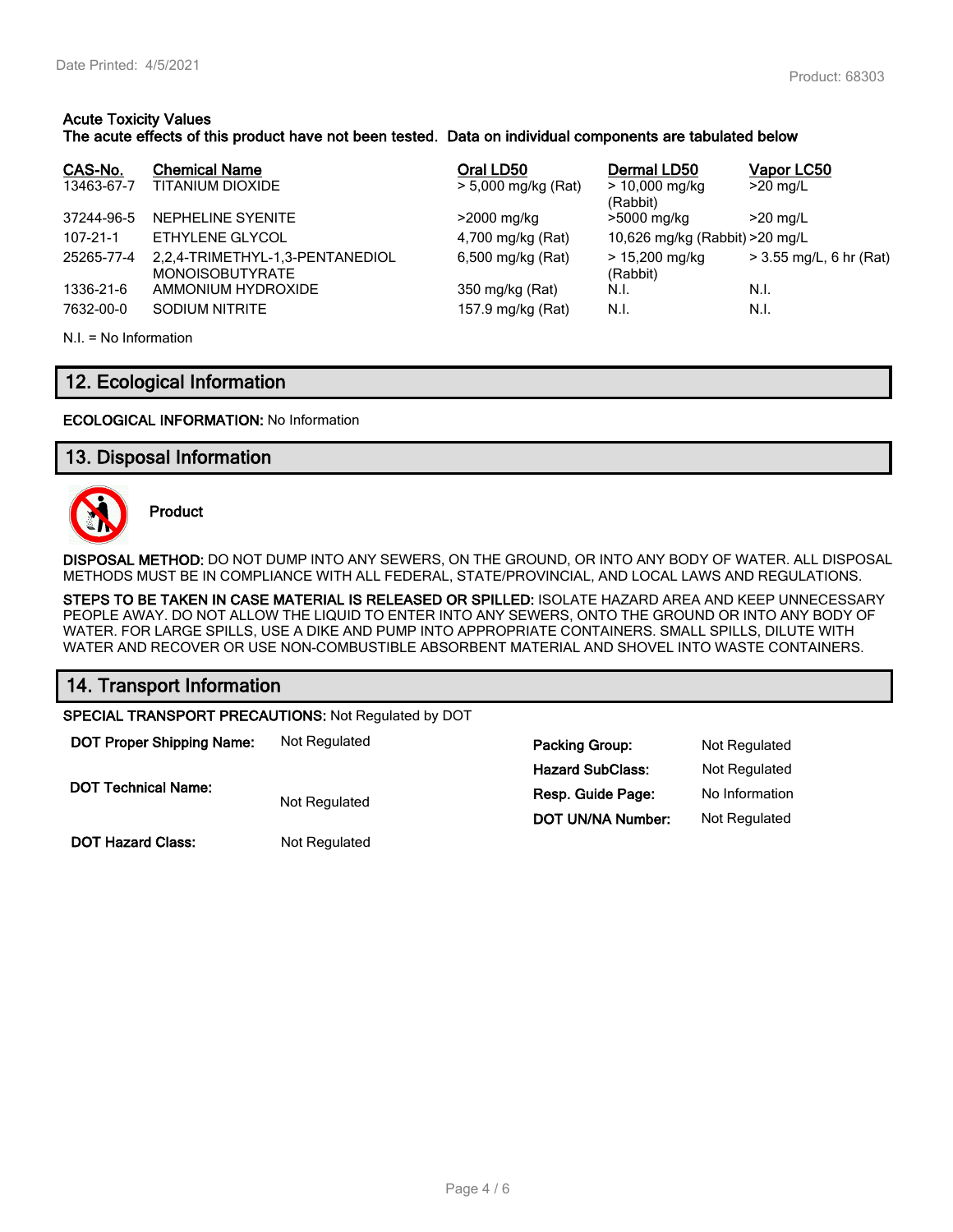# **15. Regulatory Information**

## **U.S. Federal Regulations:**

#### **CERCLA - SARA Hazard Category**

This product has been reviewed according to the EPA 'Hazard Categories' promulgated under Sections 311 and 312 of the Superfund Amendment and Reauthorization Act of 1986 (SARA Title III) and is considered, under applicable definitions, to meet the following categories:

None Known

#### **SARA SECTION 313:**

This product contains the following substances subject to the reporting requirements of Section 313 of Title III of the Superfund Amendment and Reauthorization Act of 1986 and 40 CFR part 372:

#### **Chemical Name CAS-No.**

AMMONIUM HYDROXIDE 1336-21-6

## **TOXIC SUBSTANCES CONTROL ACT:**

This product contains the following chemical substances subject to the reporting requirements of TSCA 12(B) if exported from the United States:

No TSCA components exist in this product.

# **U.S. State Regulations: NEW JERSEY RIGHT-TO-KNOW:**

The following materials are non-hazardous, but are among the top five components in this product.

| <b>Chemical Name</b>   |  |
|------------------------|--|
| <b>WATFR</b>           |  |
| <b>ACRYLIC POLYMER</b> |  |

## **PENNSYLVANIA RIGHT-TO-KNOW**

The following non-hazardous ingredients are present in the product at greater than 3%.

**Chemical Name CAS-No.** ACRYLIC POLYMER **Proprietary** Proprietary

## **International Regulations: As follows -**

#### **CANADIAN WHMIS:**

This MSDS has been prepared in compliance with Controlled Product Regulations except for the use of the 16 headings.

**WHMIS Class** No Information

# WATER 7732-18-5

**Chemical Name CAS-No.** WATER 7732-18-5 Proprietary